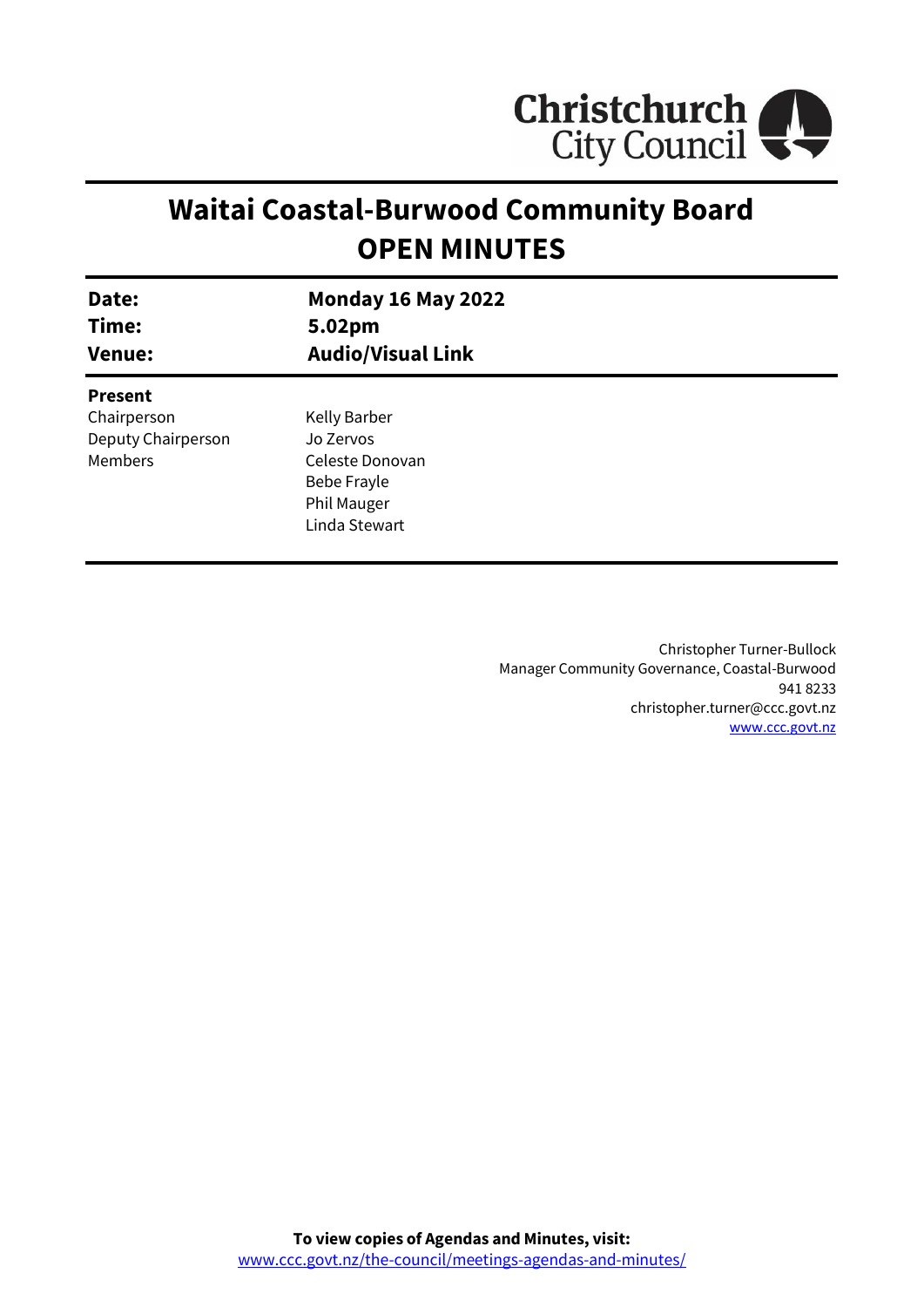### **Waitai Coastal-Burwood Community Board 16 May 2022**



#### **Secretarial Note:**

It is noted that this meeting was held via audio/visual link on the Zoom platform due to the country being under COVID-19 Protection Framework (the Traffic Alert System Orange) on the date the meeting was scheduled. These minutes provide a written summary of the meeting proceedings.

### **Karakia Tīmatanga**: Led by Kelly Barber.

The agenda was dealt with in the following order.

# **1. Apologies Ngā Whakapāha**

#### **Part C**

The Chair called for apologies. An apology was received for lateness and possible early departure from Phil Mauger. The Chair moved that the apology for lateness and possible early departure from Phil Mauger be accepted, which was seconded by Celeste Donovan. The motion was put to the vote and carried unanimously.

#### **Community Board Resolved CBCB/2022/00018**

That the apology received for lateness and early departure from Phil Mauger, be accepted.

Kelly Barber/Celeste Donovan **Carried**

# **2. Declarations of Interest Ngā Whakapuaki Aronga**

#### **Part B**

The Chair asked members if they wished to declare an interest in any item on the Agenda.

There were no declarations of interest recorded.

# **3. Confirmation of Previous Minutes Te Whakaāe o te hui o mua**

#### **Part C**

The Chair asked members to confirm the previous minutes were a true and accurate account of the meeting. No issues or questions were raised. The Chair moved the officer recommendation, which was seconded by Bebe Frayle. Following invitation from the Chair, there was no debate on the item and the motion was put to the vote and carried unanimously.

#### **Community Board Resolved CBCB/2022/00019**

That the minutes of the Waitai Coastal-Burwood Community Board meeting held on Monday, 11 April 2022 be confirmed.

Kelly Barber/Bebe Frayle **Carried**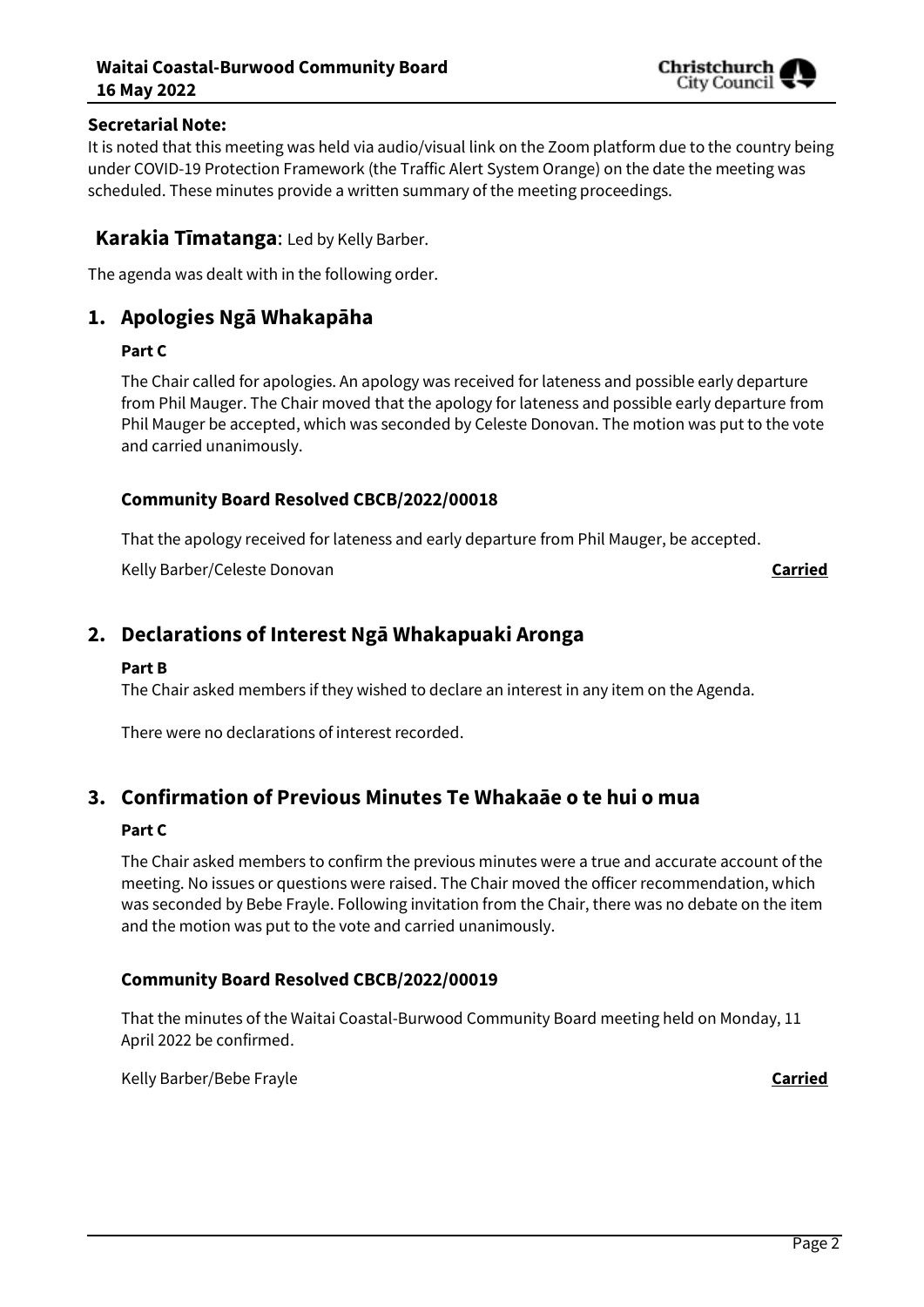

## **4. Public Forum Te Huinga Whānui**

#### **Part B**

#### **4.1 Graeme Dingle Foundation**

Anne Hindson, Business Development Manager on behalf of the Graeme Dingle Foundation provided the Board with an introduction to the organisation and an update in relation to programmes being held in the ward area.

After questions from members, the Chairperson thanked Anne Hindson for her presentation.

#### **Attachments**

A Graeme Dingle Foundation Presentation and Brochure  $\triangle$ 

Phil Mauger arrived at 5.23pm.

#### **4.2 Brooklands Concerns**

Kate Griffiths and Rowan Brown local Brooklands residents addressed the Board in relation to concerns in the Brooklands Community with car racing and burnouts.

After questions from members, the Chairperson thanked Kate Griffiths and Rowan Brown for their presentation.

#### **Part B**

That the Waitai Coastal-Burwood Community Board:

1. Refers the issues raised in the presentation in relation to car racing and burnouts in the Brooklands Community to Staff for investigation and response back to the Community Board by way of Memorandum.

#### **Attachments**

A Brooklands Community Concerns Presentation ⇒

# **5. Deputations by Appointment Ngā Huinga Whakaritenga**

#### **Part B**

There were no deputations by appointment.

# **6. Presentation of Petitions Ngā Pākikitanga**

#### **Part B**

There was no presentation of petitions.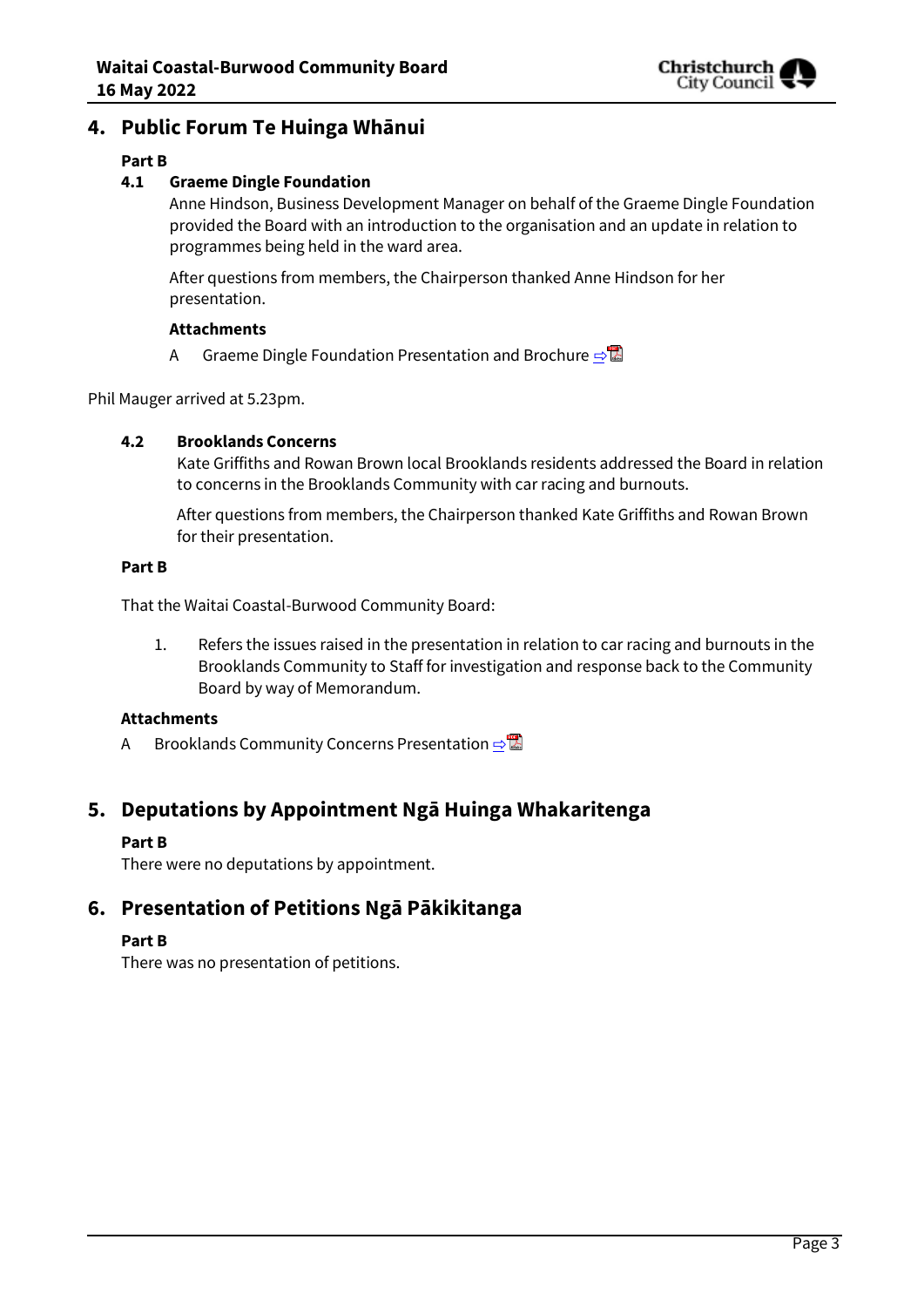

The Council Officer in attendance took the report as read.

The Chair called for questions on this item. There were no questions.

The Chair moved the officer recommendation, which was seconded by Phil Mauger. Following invitation from the Chair, there was no debate on this item. The motion was put to the vote and carried unanimously.

# **Community Board Resolved CBCB/2022/00020 Original Officer Recommendation accepted without change**

#### **Part B**

That the Waitai Coastal-Burwood Community Board:

Receive the correspondence from the Burwood East Residents Association in relation to  $1.$ recent Public Forum Briefing.

#### Kelly Barber/Phil Mauger **Carried**

Christchurch City Council

**Community Board Resolved CBCB/2022/00021 Original Officer Recommendation accepted without change** 

That the Waitai Coastal-Burwood Community Board:

2. Receive the correspondence from the North Beach Residents Association in relation to the joint submission prepared by the North Beach, Waimairi Beach, New Brighton and the Southshore Residents' Associations on the enforcement of the Dog Control Policy and Bylaw 2016 for Greater New Brighton Beach and refer to staff for investigation and response back to the Community Board, by way of Memorandum.

Kelly Barber/Phil Mauger **Carried**

# **8. Waitai Coastal-Burwood Community Board 2021-22 Discretionary Response Fund Application – Burwood East Residents Association**

The Chair called for questions on this item. There were no questions.

Phil Mauger oved the officer recommendation, which was seconded by Bebe Frayle. Following invitation from the Chair, there was no debate on the item. The motion was put to the vote and carried unanimously.

### **Community Board Resolved CBCB/2022/00022 Original Officer Recommendation accepted without change**

#### **Part C**

That the Waitai Coastal-Burwood Community Board:

Approve a grant of \$550 from its 2021-22 Discretionary Response Fund to the Burwood 1. East Residents' Association (BERA) towards the cost of Meeting Room Hire.

Phil Mauger/Bebe Frayle **Carried**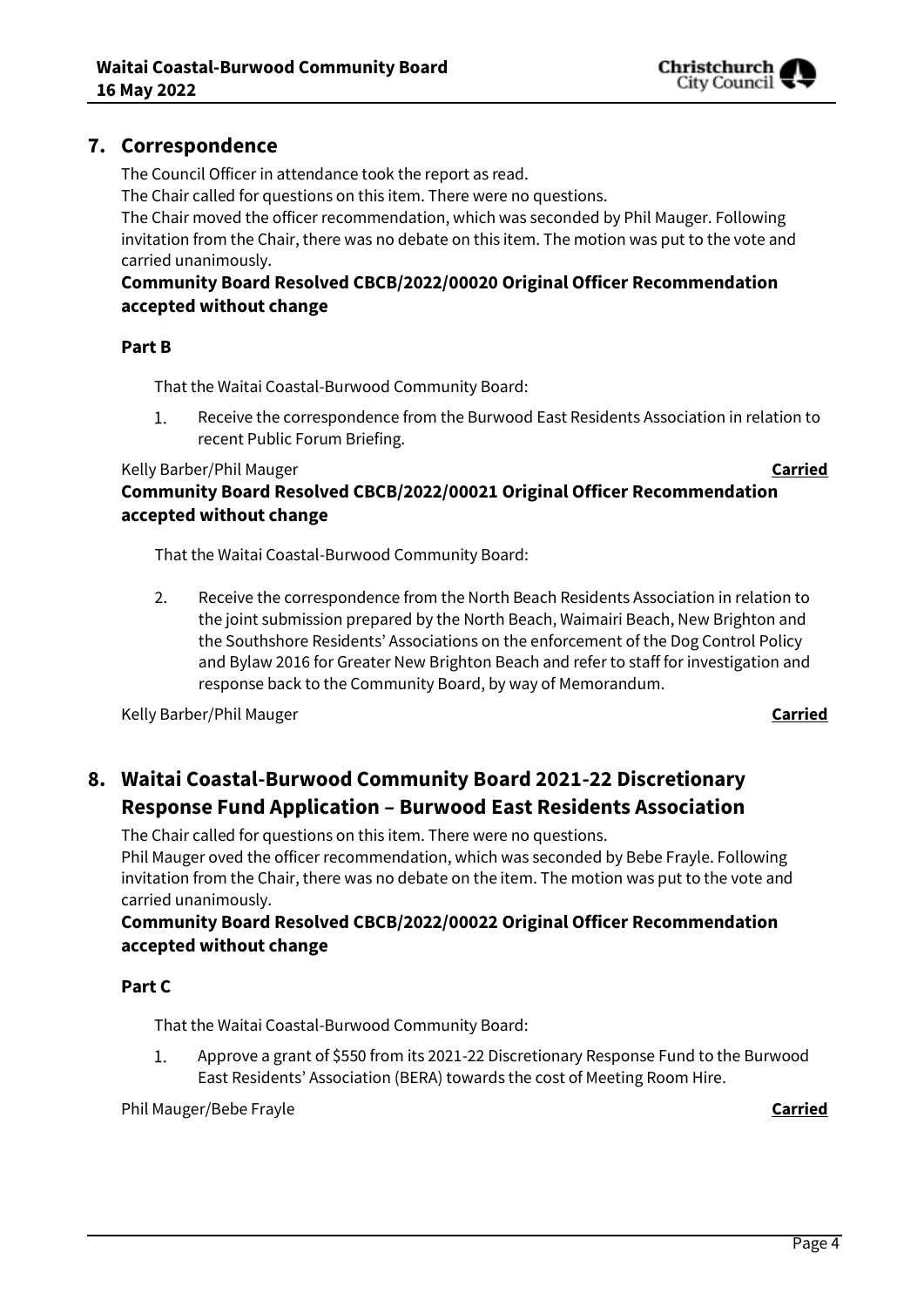

# **9. Coastal Hazards Adaptation Planning - Waitai Coastal-Burwood Community Board Representative - Lyttelton Harbour Coastal Panel**

The Council Officer in attendance took the report as read.

The Chair nominated Jo Zervos to be the Board representative on the Lyttelton Harbour Coastal Panel/Whakaraupō. Linda Stewart seconded this nomination.

Bebe Frayle nominated Linda Stewart to be the Board representative on the Lyttelton Harbour Coastal Panel/Whakaraupō, which was seconded by Celeste Donovan.

Linda Stewart stated that she was happy to support Jo Zervos' nomination and thanked Bebe Frayle for nominating her.

Bebe Frayle wanted it noted that she believes coastal issues are a city wide concern and whoever gets appointed should go in with that mind-set.

The Chair called for questions. There were no questions.

The Chair moved that the Board appoint Jo Zervos to be the Board representative on the Lyttelton Harbour Coastal Panel/Whakaraupō, which was seconded by Linda Stewart. Following invitation from the Chair, there was no debate on this item. The motion was put to the vote and carried unanimously.

#### **Officer Recommendations Ngā Tūtohu**

That the Waitai Coastal-Burwood Community Board:

Appoint a Board member to the Lyttelton Harbour Coastal Panel/Whakaraupō. 1.

#### **Community Board Resolved CBCB/2022/00023**

#### **Part C**

That the Waitai Coastal-Burwood Community Board:

1. Appoints Jo Zervos to the Lyttelton Harbour Coastal Panel/Whakaraupō.

Kelly Barber/Linda Stewart **Carried**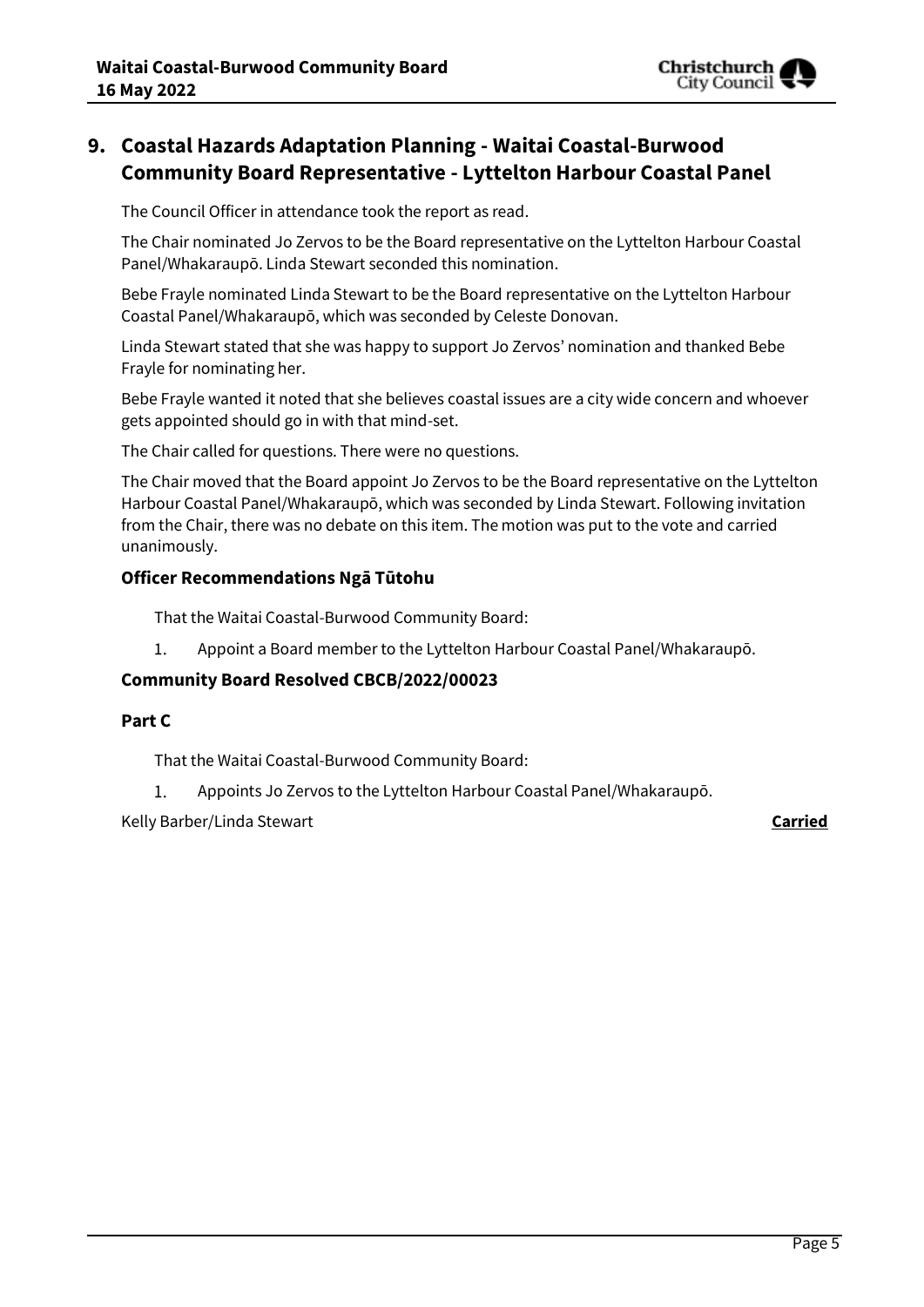

# **10. Waitai Coastal-Burwood Community Board Area Report - May 2022**

The Council Officer in attendance took the report as read.

The Chair called for questions on this item. There were no questions.

The Chair raised that at the recent Council meeting, he verbally thanked staff for their great communications in relation to the occupation of the Red Zone land and how well the situation was handled. The Chair asked members if they supported writing a letter to staff and New Zealand Police to thank them. Members in attendance supported this.

The Chair moved the officer recommendation and a new motion that the Waitai Coastal-Burwood Community Board write a letter of thanks to Council Staff and New Zealand Police for their great communication during the occupation of the Red Zone Land and the peaceful resolution to the occupation, which was seconded by Linda Stewart. Following invitation from the Chair, there was no debate on this item. The motion was put to the vote and carried unanimously.

#### **Officer Recommendations Ngā Tūtohu**

That the Waitai Coastal-Burwood Community Board:

1. Receive the Waitai Coastal-Burwood Community Board Area Report for May 2022.

#### **Community Board Resolved CBCB/2022/00024**

#### **Part B**

That the Waitai Coastal-Burwood Community Board:

- $1.$ Receive the Waitai Coastal-Burwood Community Board Area Report for May 2022.
- Write a letter of thanks to Council Staff and New Zealand Police for their great  $2<sub>1</sub>$ communication during the occupation of the Red Zone Land and the peaceful resolution to the occupation.

Kelly Barber/Linda Stewart **Carried**

Phil Mauger left the meeting at 5.46pm.